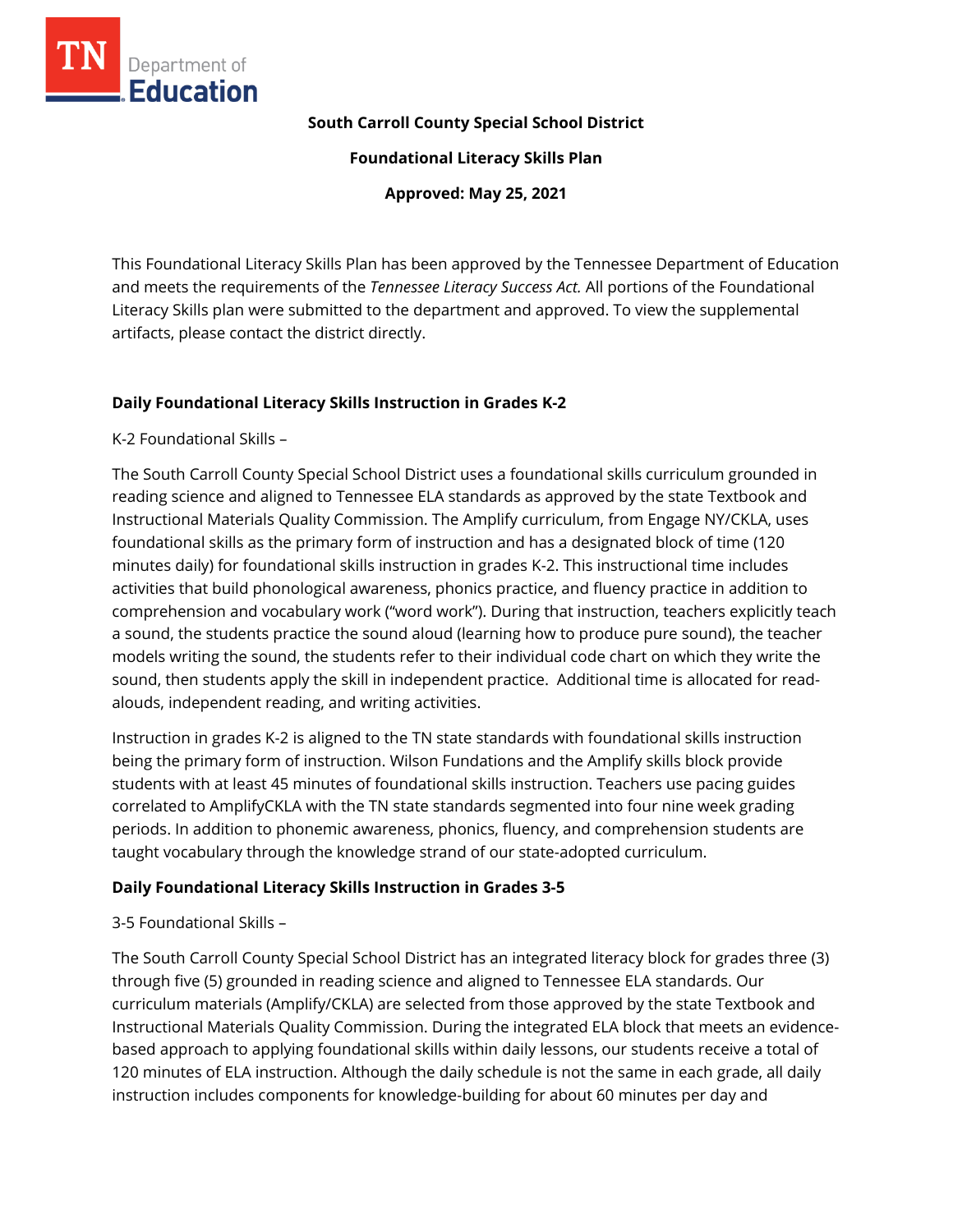Department of **Education** 

foundational skills instruction that includes fluency, grammar, morphology, spelling, and writing for at least 60 minutes per day. Our adopted curriculum also engages students in work around fluency, vocabulary, and comprehension. The fluency, vocabulary, and comprehension skills are not taught in isolation, but are embedded within the lesson to ensure continuity, cohesion, and connection. In addition to the dedicated ELA block, our teachers are deliberate in reinforcing reading and writing skills during the science and social studies block.

### 60 minutes of CKLA

Our improvements for next year are focused on professional development as we continue to improve our reading instruction. In addition to continued curriculum implementation training, professional development will be provided to enhance foundational skills instruction. Teachers will collaborate with experienced, effective primary teachers mentoring novice teachers. We currently have a Reading Specialist and an Academic Coach on staff supporting and guiding our teachers.

Instruction in grades 3-5 is aligned to the TN state standards. Teachers use pacing guides to plan and teach morphology, grammar, spelling, writing, comprehension, and fluency. AmplifyCKLA for grades 3-5 continues the foundational literacy skills instruction by lessons aimed at further developing complex patterns, r-controlled vowels, and multi-syllabic words. AmplifyCKLA along with additional Wilson Fundations lessons continues to scaffold necessary supports around fluency, comprehension, and vocabulary.

# **Approved Instructional Materials for Grades K-2**

Amplify - K-5 Core Knowledge Language Arts

# **Approved Instructional Materials for Grades 3-5**

Amplify - K-5 Core Knowledge Language Arts

# **Universal Reading Screener for Grades K-5. This screener complies with RTI<sup>2</sup>and Say Dyslexia requirements.**

Currently, we use STAR Early Literacy and STAR as our Universal Screener. We anticipate utilizing the screener provided by the Department of Education as we plan for next year.

### **Intervention Structure and Supports**

In the fall, students are given a universal screener (STAR/STAR Early Literacy) to determine which students have a significant reading deficiency or are "at-risk". Our grade-level teachers, Reading Specialist and administrators review universal screener data to determine which students score between the 0-25th percentile. Data from previous screeners are used to observe trends and/or significant changes. Once students are identified as possibly being at risk, they are screened with AIMSWeb to collect baseline data. Those students demonstrating need are classified as in need of Tier II or Tier III instruction.

Students classified as Tier II or Tier III are given a diagnostic assessment to determine specific deficits in order to best assign students to a small group with an intervention that will narrow skill gaps. Students receive daily, small-group intervention for at least 45 minutes in their area of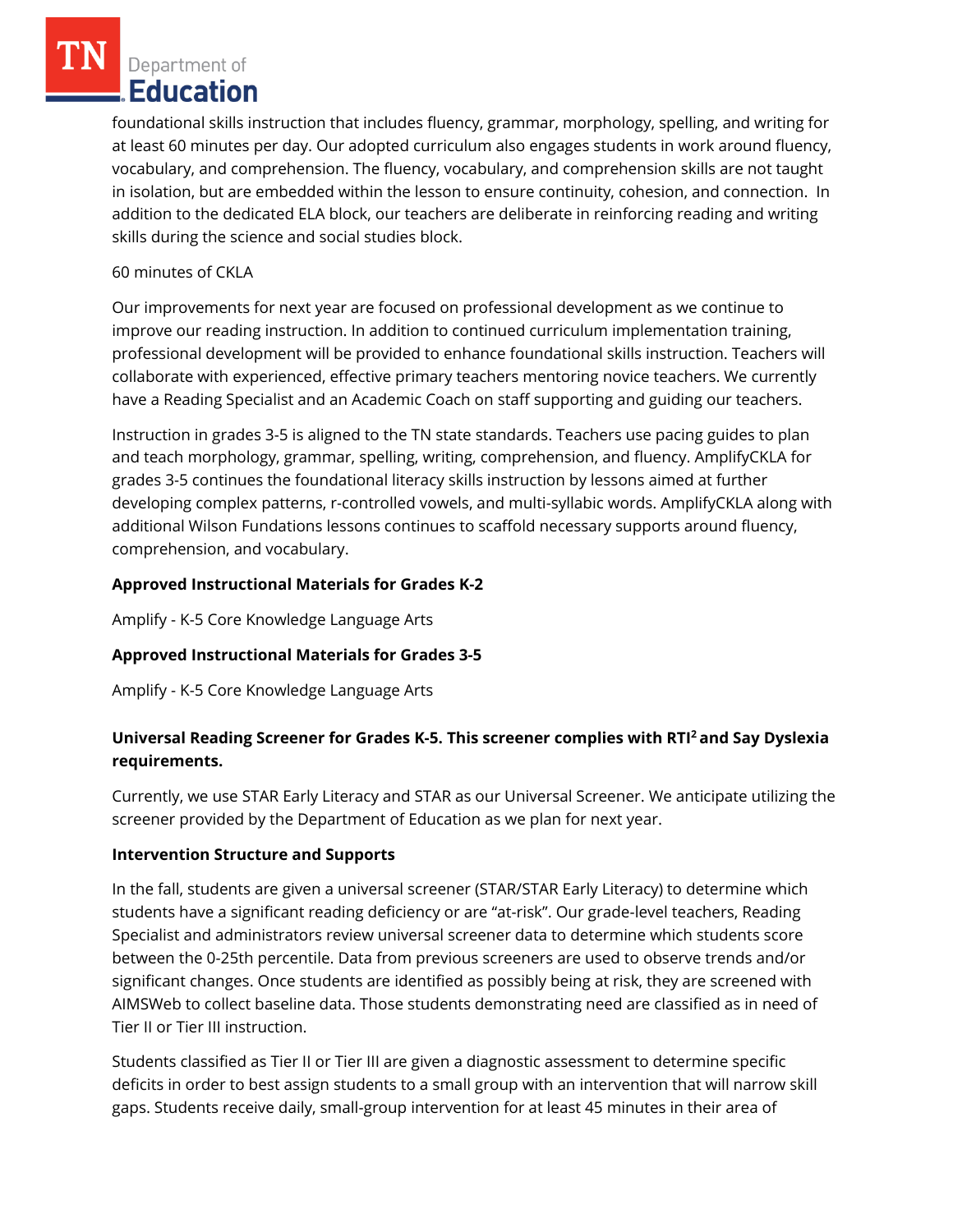Department of **Education** 

greatest deficit. We have research-based options for reading intervention support available to our students who are "at-risk" and/or who have been identified with a significant reading deficiency.

Our recently adopted ELA curriculum contains an assessment and remediation guide in which teachers can find activities that directly address skill gaps. They can tailor this to the needs of their RTI group of students. If that intervention is not proving to be effective, more comprehensive, strategic interventions become an option. We also have digital tools available to help support student academic growth in their deficit areas.

Data teams meet every 4 ½ weeks to determine if a change in the intervention or the person providing the intervention is warranted. The data team also looks at other variables (attendance, engagement) as part of the decision making process before a change is made to the programming or provider. Our students receive explicit instruction in their area of deficit in small groups using research-based materials and strategies.

Intervention takes place daily during a grade-level time in the master schedule just for RTI. When students are in their RTI groups, they work on activities and assignments that make them stronger in their deficit area(s). For example, students who need instruction in comprehension may read a new text and answer scaffolded questions, all related to the knowledge-building unit they are studying in Tier I instruction.

# **Parent Notification Plan/Home Literacy Reports**

Our district notifies parents in grades K-5 if their child is "at-risk" for or has a significant reading deficiency (as evidenced by students scoring in the 0-25th percentile) immediately after the district's schools complete the fall universal screening. Students' scores are communicated in parent-friendly language that provides a clear explanation of student skill gaps and the depth and extent of student needs. The parents are told what intervention their student will receive and the amount of time each day the student will receive services. This is coupled with a description of the importance of being able to ready by the end of 3rd grade.

The district defines how students are assessed and what a "significant reading deficiency" means. Parents are subsequently notified of their child's progress, or lack of progress, after the 4 ½ week data team meetings. In the parent notifications/communication, data teams note any changes being made if the child is not showing sufficient progress as evidenced by progress monitoring and universal screening data as well as recommended activities (that do not require purchased resources) that will support students in the area of deficit (activities are not tailored by child, but tailored by skill deficit generally). These communications go out to parents with students in grades K-3 three times annually and are shared in grades 4 and 5 annually. Additionally, the ELA curriculum contains parent letters in the younger grades that outline the foundational skills and knowledge domains for the coming week that will inform and equip parents to work with the child. Families can better understand how to support their student(s) through questions about their texts and through an awareness of what foundational skills their child(ren) are learning.